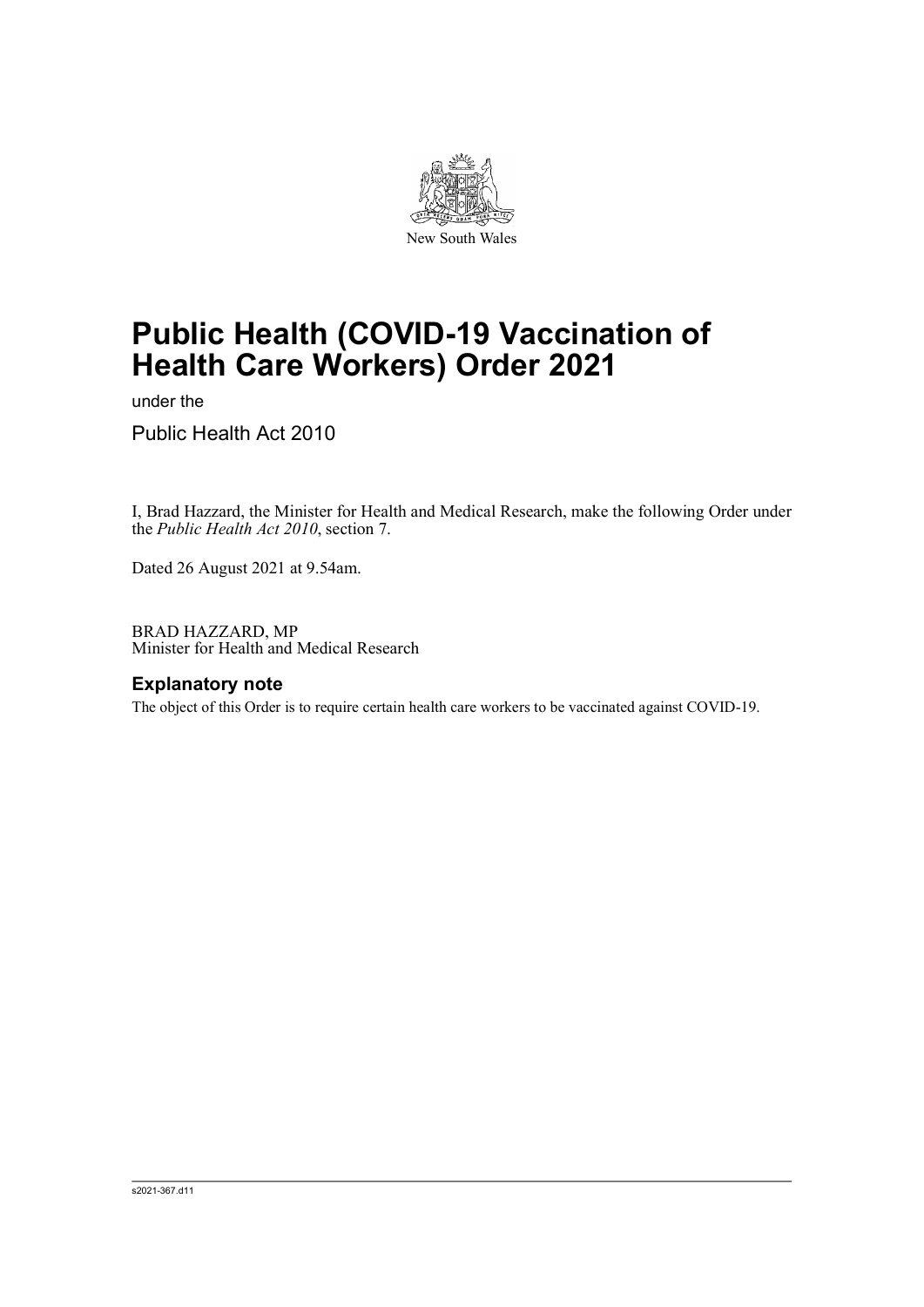Public Health (COVID-19 Vaccination of Health Care Workers) Order 2021 [NSW] **Contents** 

## **Contents**

| Part 1 | Preliminary                                                                                                                                        |        |
|--------|----------------------------------------------------------------------------------------------------------------------------------------------------|--------|
|        | Name of Order<br>Definitions<br>2                                                                                                                  | 3<br>3 |
|        | Grounds for concluding that there is a risk to public health<br>3                                                                                  | 4      |
| Part 2 | Directions concerning vaccination of health care workers                                                                                           |        |
|        | Directions of Minister for health care workers to be vaccinated<br>4<br>5<br>Direction of Minister for responsible persons for health care workers | 5<br>5 |
| Part 3 | <b>Miscellaneous</b>                                                                                                                               |        |
|        | Exemptions<br>6                                                                                                                                    | 6      |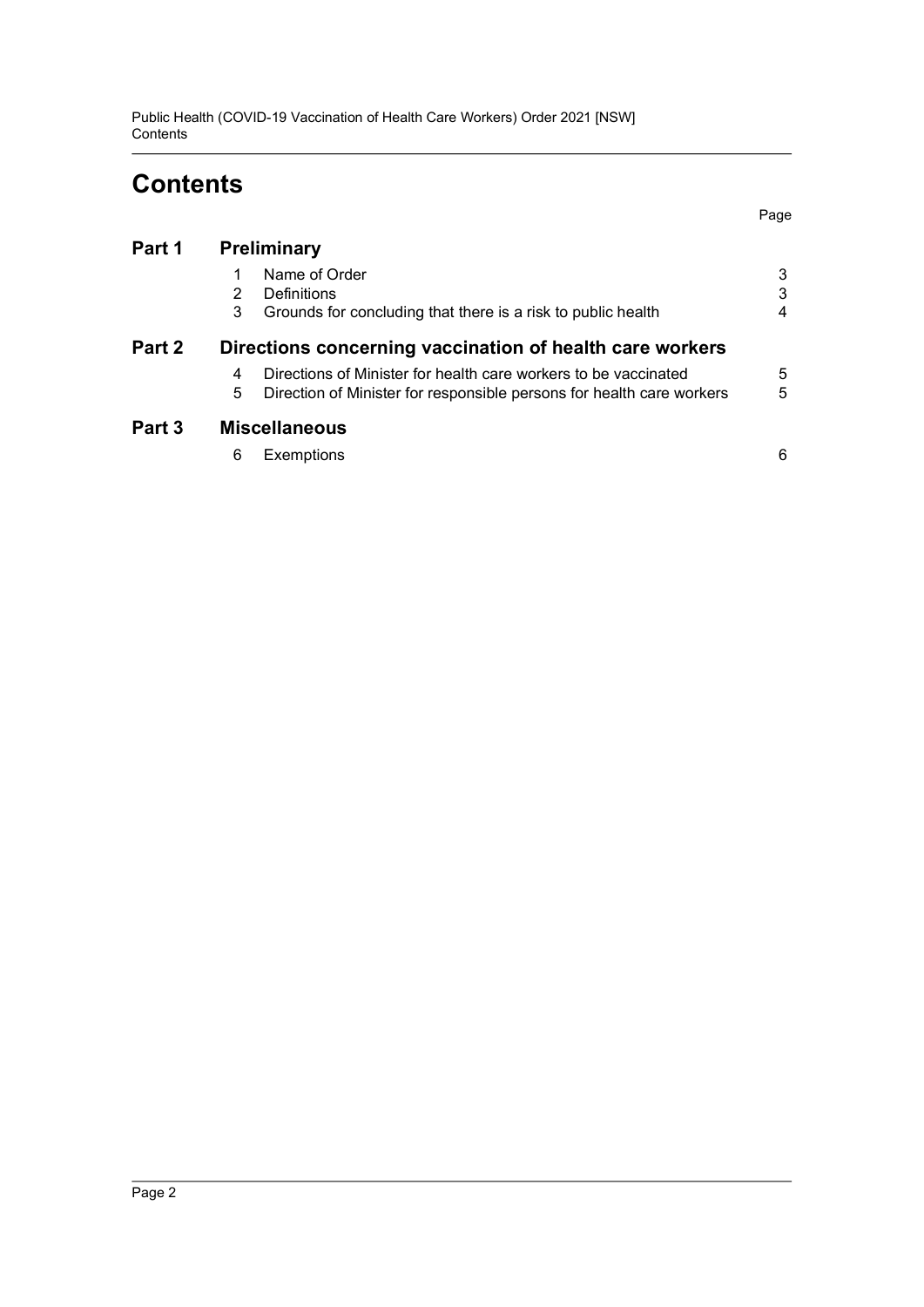## **Public Health (COVID-19 Vaccination of Health Care Workers) Order 2021**

under the

Public Health Act 2010

## <span id="page-2-1"></span><span id="page-2-0"></span>**Part 1 Preliminary**

**1 Name of Order**

This Order is the *Public Health (COVID-19 Vaccination of Health Care Workers) Order 2021*.

#### <span id="page-2-2"></span>**2 Definitions**

(1) In this Order—

*authorised person*, in relation to a health care worker, means—

- (a) a responsible person for a worker, and
- (b) a person authorised by a responsible person.

*COVID-19 vaccine* means a vaccine approved by the Therapeutic Goods Administration of the Commonwealth for use as a vaccine against COVID-19. *health care worker* means each of the following—

- (a) a person who does work, including as a member of staff of the NSW Health Service, for any of the following—
	- (i) a public health organisation within the meaning of the *Health Services Act 1997*,
	- (ii) the Health Administration Corporation,
	- (iii) the Ambulance Service of NSW,
- (b) a registered paramedic who does work involving transporting, or assessing whether to transport, persons to or from a hospital or public health facility, including any treatment incidental to the work,
- (c) a member of staff of the Ministry of Health,
- (d) a person who does work at a private health facility,
- (e) another person, or a person belonging to a class of persons, who does work specified by the Chief Health Officer as the work of a health care worker for this Order in a notice published on the website of NSW Health.

*health practitioner* means a natural person who provides a health service within the meaning of the *Health Care Complaints Act 1993*, whether or not the person is registered under the *Health Practitioner Regulation National Law (NSW)*.

*medical contraindication certificate* for a health care worker means a certificate issued by a medical practitioner-

- (a) in a form approved by the Chief Health Officer, and
- (b) certifying that because of a specified medical contraindication, the worker to whom the certificate has been issued cannot have a COVID-19 vaccine.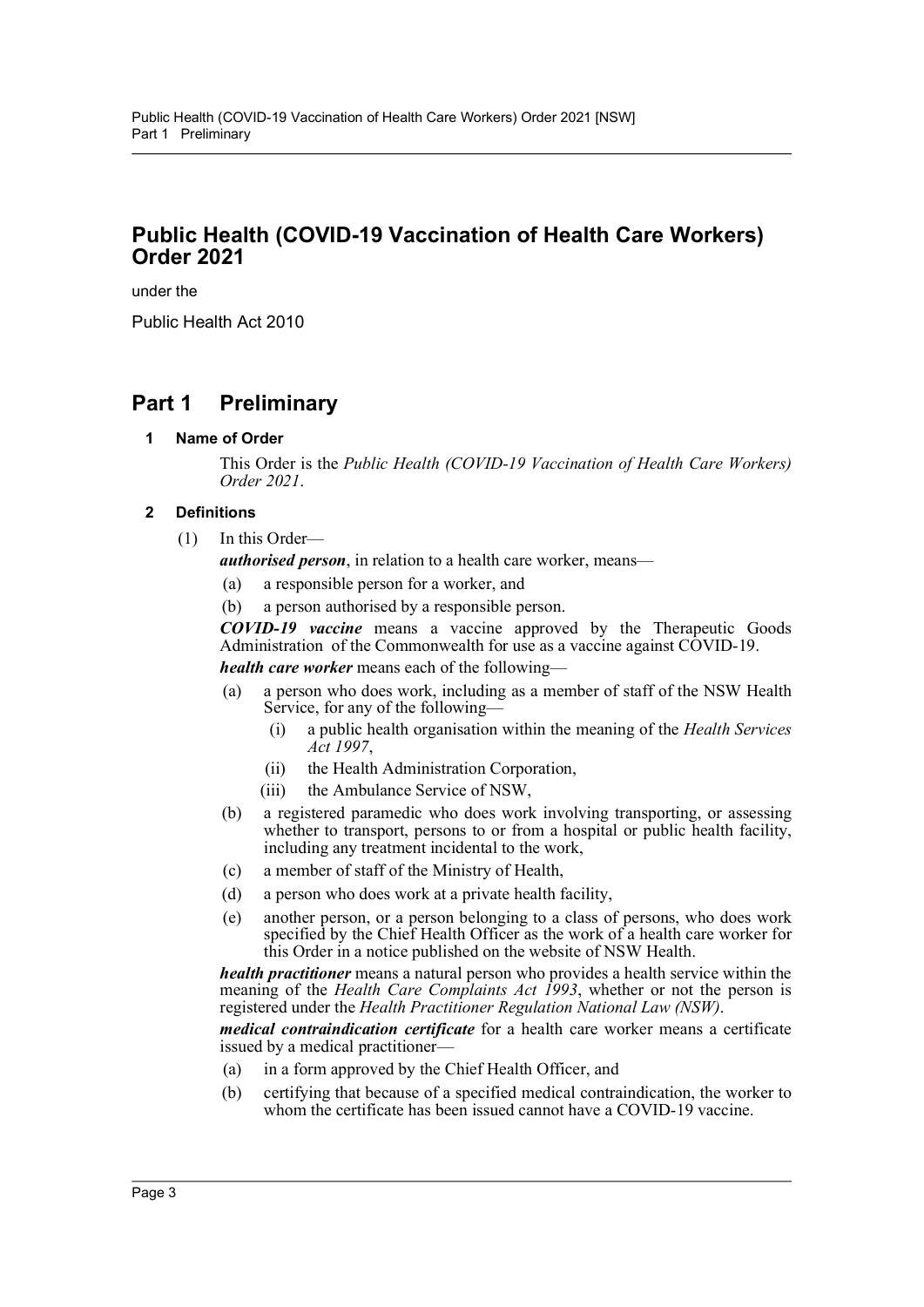*place of residence* includes the premises where a person lives and a garden, yard, passage, stairs, garage, outhouse or other area or thing attached to, or used in connection with, the premises.

*private health facility* has the same meaning as in the *Private Health Facilities Act 2007*.

*responsible person* for a health care worker means—

- (a) the person who employs or engages the worker to work as a health care worker, and
- (b) a person who exercises employer functions for the person who employs the worker to work as a health care worker, and

**Example—** The *Government Sector Employment Act 2013* makes provision for particular persons to exercise employer functions for the Government of New South Wales in relation to persons employed by the Government.

- (c) if the worker is a student on a student placement to do work as a health care worker—the supervisor of the student, and
- (d) if the worker is or has entered premises, other than a place of residence, to do work as a health care worker—the occupier of the premises.

*the Act* means the *Public Health Act 2010*.

*vaccination evidence* for a health care worker means evidence from the Australian Immunisation Register kept under the *Australian Immunisation Register Act 2015* of the Commonwealth that the worker has had 1 or more doses of a COVID-19 vaccine. **Example—** An online immunisation history statement or COVID-19 digital certificate from the Australian Immunisation Register.

*work* includes-

- (a) work done under a contract of service or a contract for services, including work done by a visiting practitioner within the meaning of the *Health Services Act 1997*, and
- (b) work done as a volunteer or by or for a charitable organisation, and
- (c) work done by a student on a student placement, and
- (d) work done on a temporary basis, including while acting in or filling an office or other role because of a vacancy or absence.

**Note—** The Act and the *Interpretation Act 1987* contain definitions and other provisions that affect the interpretation and application of this Order.

(2) Notes included in this Order do not form part of this Order.

#### <span id="page-3-0"></span>**3 Grounds for concluding that there is a risk to public health**

It is noted that the basis for concluding that a situation has arisen that is, or is likely to be, a risk to public health is as follows—

- (a) public health authorities both internationally and in Australia have been monitoring and responding to outbreaks of COVID-19, which is a condition caused by the severe acute respiratory syndrome coronavirus 2  $(SARS-CoV-2)$ ,
- (b) COVID-19 is a potentially fatal condition and is highly contagious,
- (c) a number of cases of individuals with COVID-19 have recently been confirmed in New South Wales and other Australian jurisdictions, and there is an ongoing risk of continuing introduction or transmission of the virus in New South Wales, including by means of community transmission,
- (d) the risk of transmission, including by means of community transmission, of COVID-19 in New South Wales will remain significant and ongoing unless more COVID-19 vaccines are administered.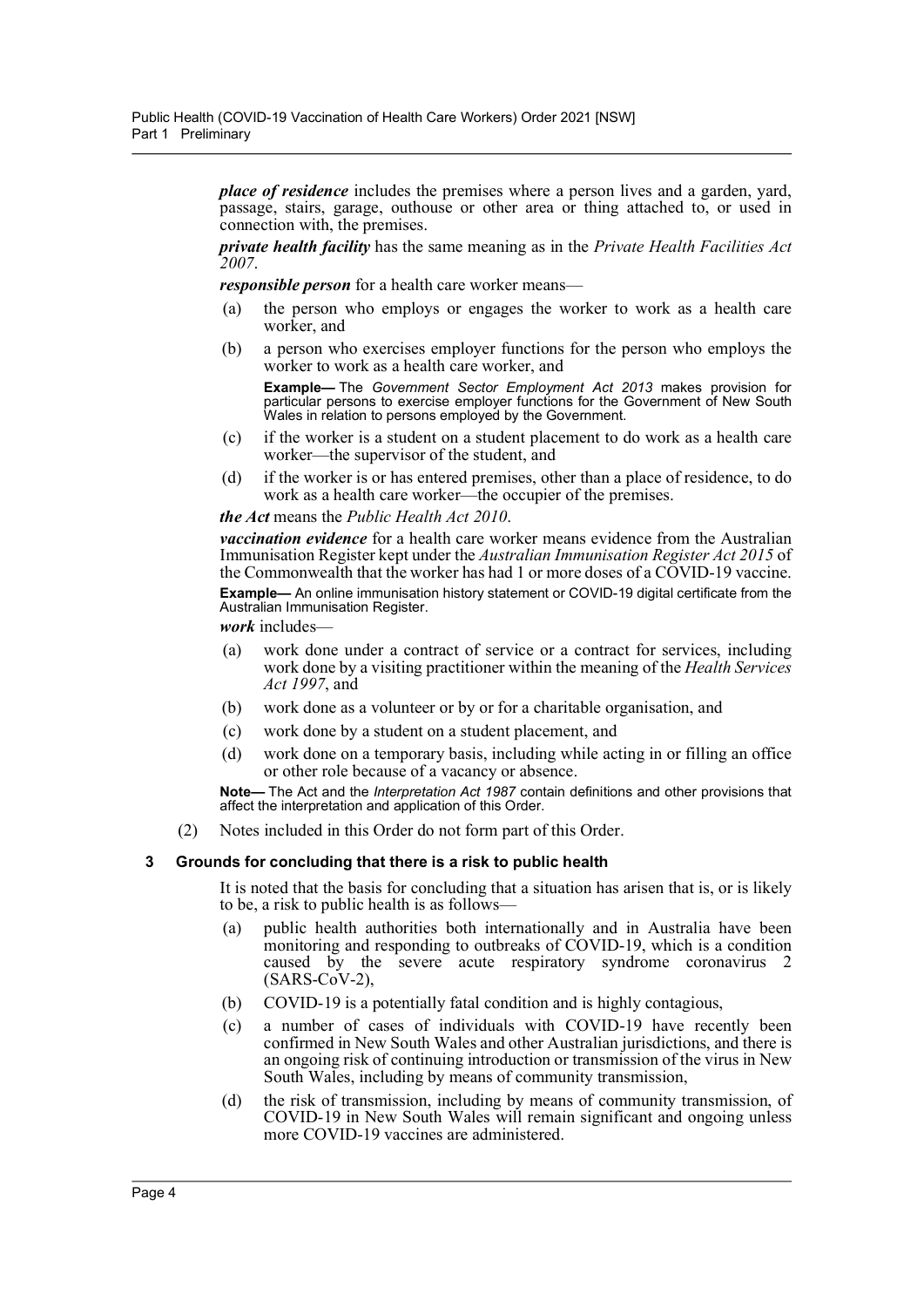### <span id="page-4-0"></span>**Part 2 Directions concerning vaccination of health care workers**

#### <span id="page-4-1"></span>**4 Directions of Minister for health care workers to be vaccinated**

- (1) The Minister directs that a health care worker must not do work as a health care worker unless—
	- (a) if the work is done on or after 30 September but before 30 November 2021 the worker has received at least 1 dose of a COVID-19 vaccine, or
	- (b) if the work is done on or after 30 November 2021—the worker has received at least 2 doses of a COVID-19 vaccine.
- (2) The Minister directs that a health care worker must, if required to do so by an authorised person on or after the commencement of this Order, provide vaccination evidence for the worker.
- (3) Subclauses (1) and (2) do not apply to—
	- (a) a health practitioner who does work as a health care worker in response to a medical emergency, or
	- (b) another person who does work as a health care worker in response to a non-medical emergency, for example, a fire, flooding or a gas leak.

#### <span id="page-4-2"></span>**5 Direction of Minister for responsible persons for health care workers**

The Minister directs that each responsible person for a health care worker must take all reasonable steps to ensure that the health care worker to whom clause 4 applies complies with the directions of the clause.